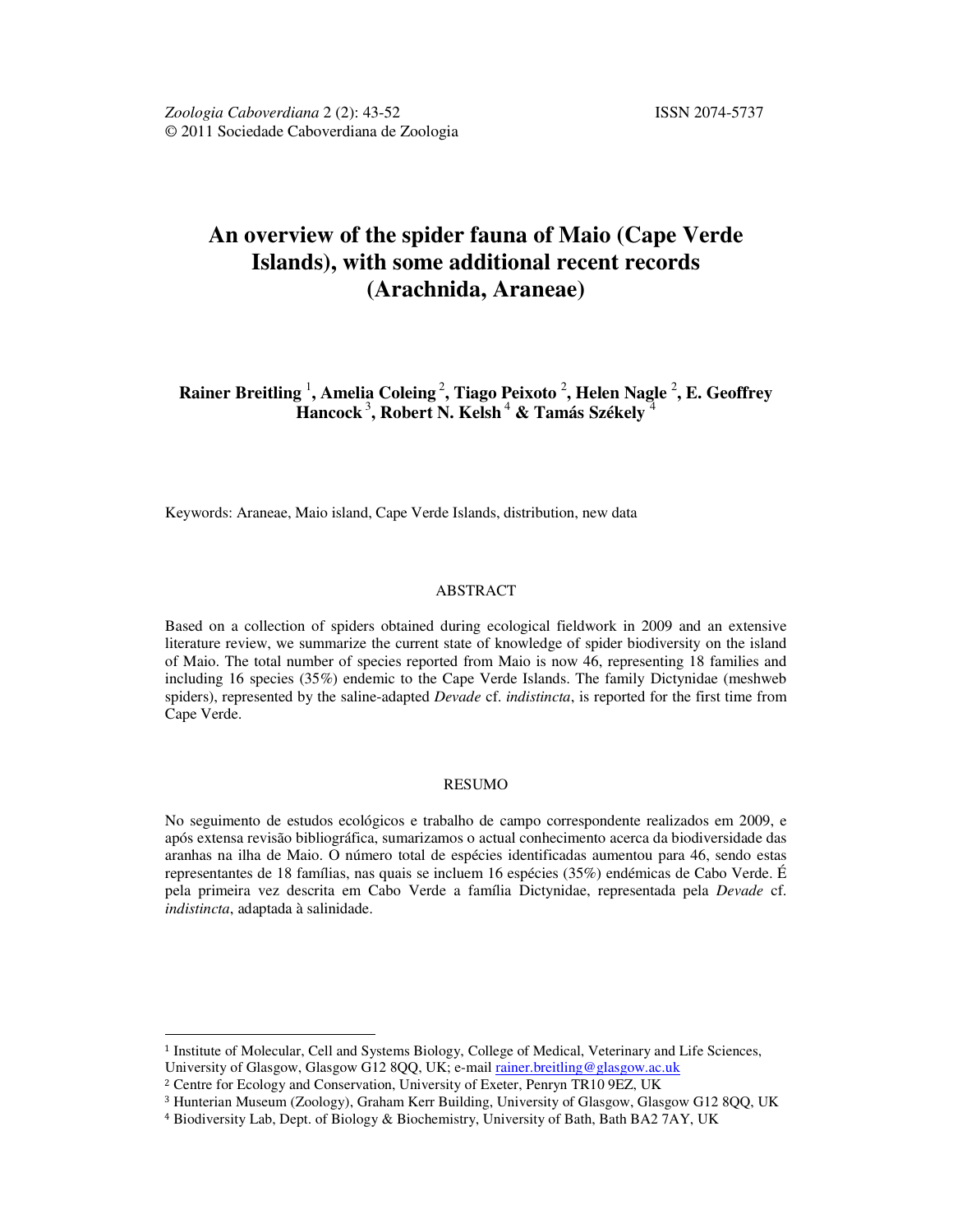# **INTRODUCTION**

Spiders are common predators in almost all terrestrial ecosystems, and they are widely used as ecological indicators (Clausen 1986, Gibson *et al.* 1992, Wise 1993, Duffey & Feest 2009). Compared to that of other Macaronesian archipelagos, the spider fauna of the Cape Verde Islands is only poorly known. For example, in their recent study of spider diversity and evolution in Macaronesia, Cardoso *et al.* (2010) had to exclude Cape Verde from their analysis due to insufficient knowledge, despite a long history of arachnological reports from Cape Verde.

The history of Cape Verde spider studies started with John Blackwall's 1865 description of material collected by John Gray, containing 19 species mostly from the islands of Santo Antão, Santiago and São Nicolau (Blackwall 1865). This was followed by a series of publications summarizing the results of various expeditions (e.g. Simon 1883, 1897, Berland 1936, Berland & Denis 1946, Denis 1941, 1944). These works, together with findings on about 280 specimens collected in 1978–1980, were summarized in the first detailed preliminary checklist of spiders from Cape Verde by Assmuth & Groh (1982), who report a total of 67 species, including five species from Maio.

Since then, the interest in spiders from Cape Verde has been surprisingly limited. In addition to a number of papers treating individual families (e.g. jumping spiders, Salticidae; Wesołowska 1989, 1998) or single species (*Koinothrix pequenops*; Jocqué 1981), the only recent comprehensive treatments of Cape Verdean spiders are those by Günther Schmidt and his collaborators (Schmidt 1996, 1997a, b, c, d, 1999, 2001, Schmidt & Bauer 1994, Schmidt *et al.* 1994, Schmidt & Krause 1994, 1995, 1998). During a large number of field trips covering all inhabited islands of Cape Verde, Schmidt almost doubled the number of species known for the archipelago, including numerous newly described species. Despite the limitations of Schmidt's work (Wunderlich 1987), in particular the lack of informative illustrations, his publications still represent the most valuable summary of the status of Cape Verdean arachnology. In addition, the single Portuguese language publication on the spider fauna of Cape Verde is a brief report by Baessa-de-Aguiar (1998) on new records for 19 species from various islands.

The present study focuses on a small collection of spiders from the island of Maio, at  $269 \text{ km}^2$  one of the smaller of the Cape Verde islands. Maio is largely a dry semidesert island dissected by numerous ravines with seasonal water flow. Some of the characteristic habitats are rocky and sandy shores, salt pans (Salinas de Porto Inglês), sand dunes, salt marshes and arid mountainous grassland.

The Cape Verde government has recognized eight protected areas on Maio, including Terras Salgadas National Park, Natural Park of Ribeira de Lagoa and Salinas de Porto Inglês Landscape Reserve (Natura 2000). The objective of the current study was to collect data on the biodiversity of various plant and animal taxa. Here we present details of the arachnid specimens obtained during these surveys.

# MATERIAL AND METHODS

Fieldwork was carried out from 15 April 2009 to 30 May 2009 and from 10 September 2009 to 8 October 2009 at two sites: Salinas de Porto Inglês (15° 9' N, 23° 13' W) and Ribeira de Lagoa (15° 8' N, 23° 9' W). At both sites pitfall traps were dug along 50 m and 25 m transects in April and September, respectively. Small, plastic cups (70 mm diameter, 200 ml volume) were buried, with the top of the cup level with the soil. One cup was positioned every 5 m along the transect and then left for 24 hours. In April, twelve 50 m transects were put in place at Salinas de Porto Inglês and nine 50 m transects at Ribeira de Lagoa. In September, thirteen 25 m transects were put in place at Salinas de Porto Inglês and six 25 m transects at Ribeira de Lagoa. The total sampling effort was 132 trapdays at Salinas de Porto Inglês and 99 trapdays at Ribeira de Lagoa in April and 78 trapdays at Salinas de Porto Inglês and 36 trapdays at Ribeira de Lagoa in September. At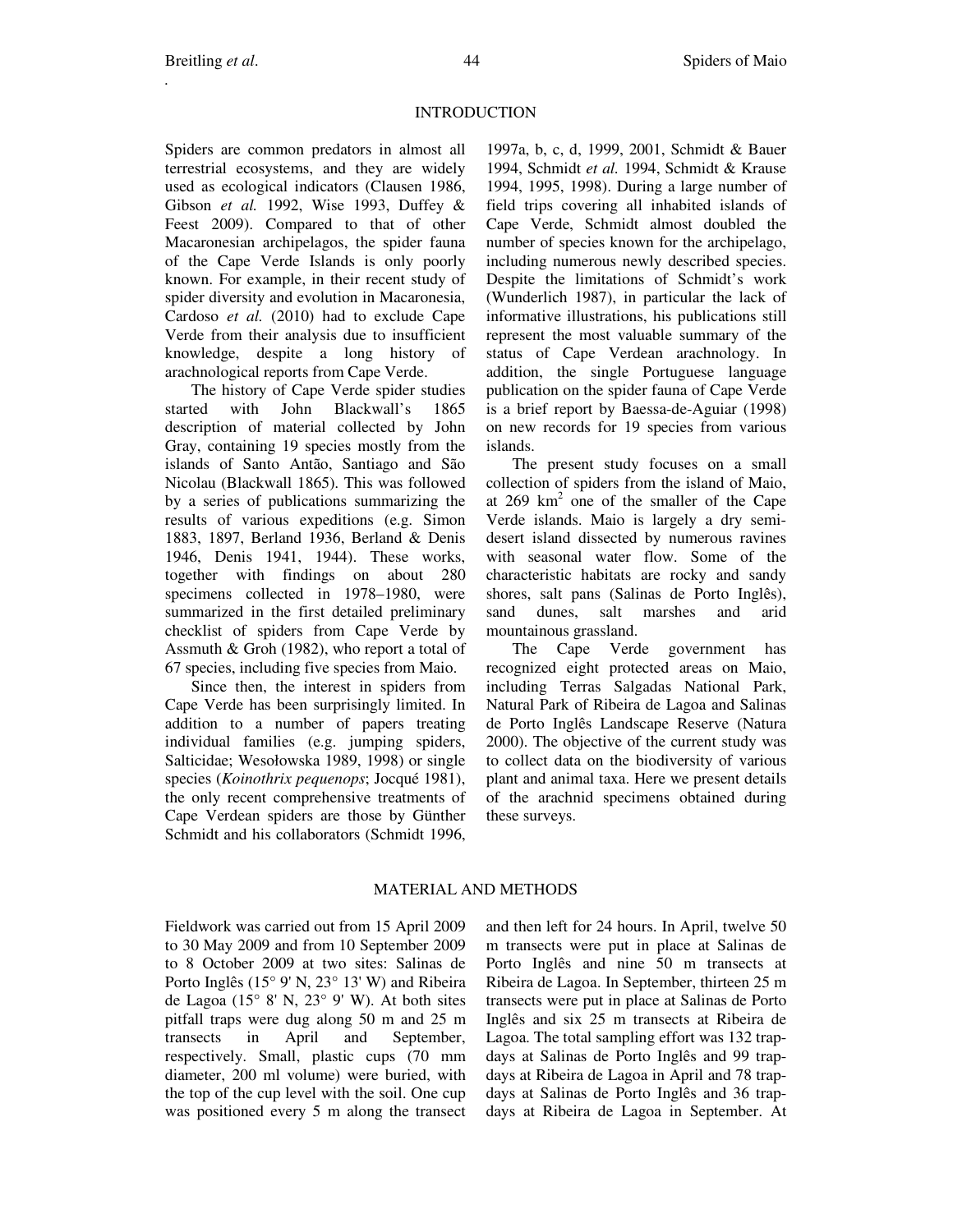Salinas de Porto Inglês, transects were placed in sand dunes and arid land under *Acacia* trees (*Acacia americana*, *A. tortilis*), whereas at Ribeira de Lagoa the transects were placed in agricultural land, dry riverbed and arid land with *Acacia* trees. Different locations in the same habitat and vegetation types were sampled in April and September. A few spiders were also collected fortuitously by

hand. All specimens were preserved in 92% alcohol in sealed plastic vials; in most cases the vials were labeled with the GPS coordinate of the specimen, the site name and the date. Specimens were deposited in the collection of the Zoology Museum of the University of Glasgow (GLAHM). Nomenclature follows Platnick (2011).

### RESULTS

Our invertebrate collection from Maio, Cape Verde Islands, contains a total of 16 spider species from 11 families (73 specimens, representing about 14% of the known Cape Verde spider fauna; cf. Schmidt *et al.* 1994). Spiders were the third most abundant invertebrate order in the pitfall trap samples, appearing in almost equal numbers to beetles (Coleoptera) and ants (Hymenoptera). The abundance of spiders was clearly not biased by the presence of one or two hyper-abundant species: the most abundant spider, the

endemic ground-spider *Berlandina nigromaculata*, constitutes only 16% of the material.

Schmidt *et al.* (1994) reported 20 spider species from Maio, which was increased to 36 species by Schmidt & Krause (1998) and Schmidt (1999). Our collection contains six of these and adds 10 new species (marked \* below) to the known spider fauna of Maio. Five of the species in our sample are endemic to the Cape Verde Islands (marked  $E$ ).

#### **Araneidae – Orb-web spiders**

*Neoscona* cf. *subfusca*\* (C. L. Koch, 1837) Maio: no location details, 1F, IX.2009, GLAHM 140439.

A single, badly damaged female specimen is tentatively assigned to *Neoscona subfusca*, the most widely distributed (and highly variable) species of the genus (Grasshoff 1986).

gen. sp.  $1^*$ 

Maio: no location details, 1M, IX.2009, GLAHM 140438.

One male araneid specimens collected in September 2009 has not yet been identified to species, but is certainly new for Maio and probably new to the Cape Verde Islands, as it does not match any of the species reported from the archipelago so far.

Other araneid species reported by Schmidt (1999): *Argiope sector* (Forsskål, 1776).

#### **Dictynidae – Meshweb spiders**

*Devade* cf. *indistincta*\* (O. P.-Cambridge, 1872)

Maio: Lagoa, 4M, IX.2009, GLAHM 140402, GLAHM 140404, GLAHM 140426; Maio: no location details, 1M, IX.2009, GLAHM 140440.

The five *Devade* cf. *indistincta* males are the first record of this species (and this family) from the Cape Verde Islands. The species is widespread in saline and sandy habitats around the Mediterranean (Simon 1911), often close to the coast, from Spain and Algeria in the west to Syria in the east (Esjunin 1994, Esjunin & Efimik 2000). On Maio, these small spiders were mostly collected together with *Hogna* cf. *ferox*, all of them in September at the Lagoa sampling site. The Cape Verde specimens are only tentatively identified as *D. indistincta*, but may belong to a new related species, as there are slight differences in the male palp compared to the illustrations in Esjunin & Efimik (2000), in particular a less prominent lateral hook of the conductor. Individual males from southern France, Tunisia and Egypt examined in the Muséum national d'Histoire naturelle, Paris (MNHN B.443, AR444, AR449, AR 5286; all identified as "*D. hirsutissima* (E. Simon)")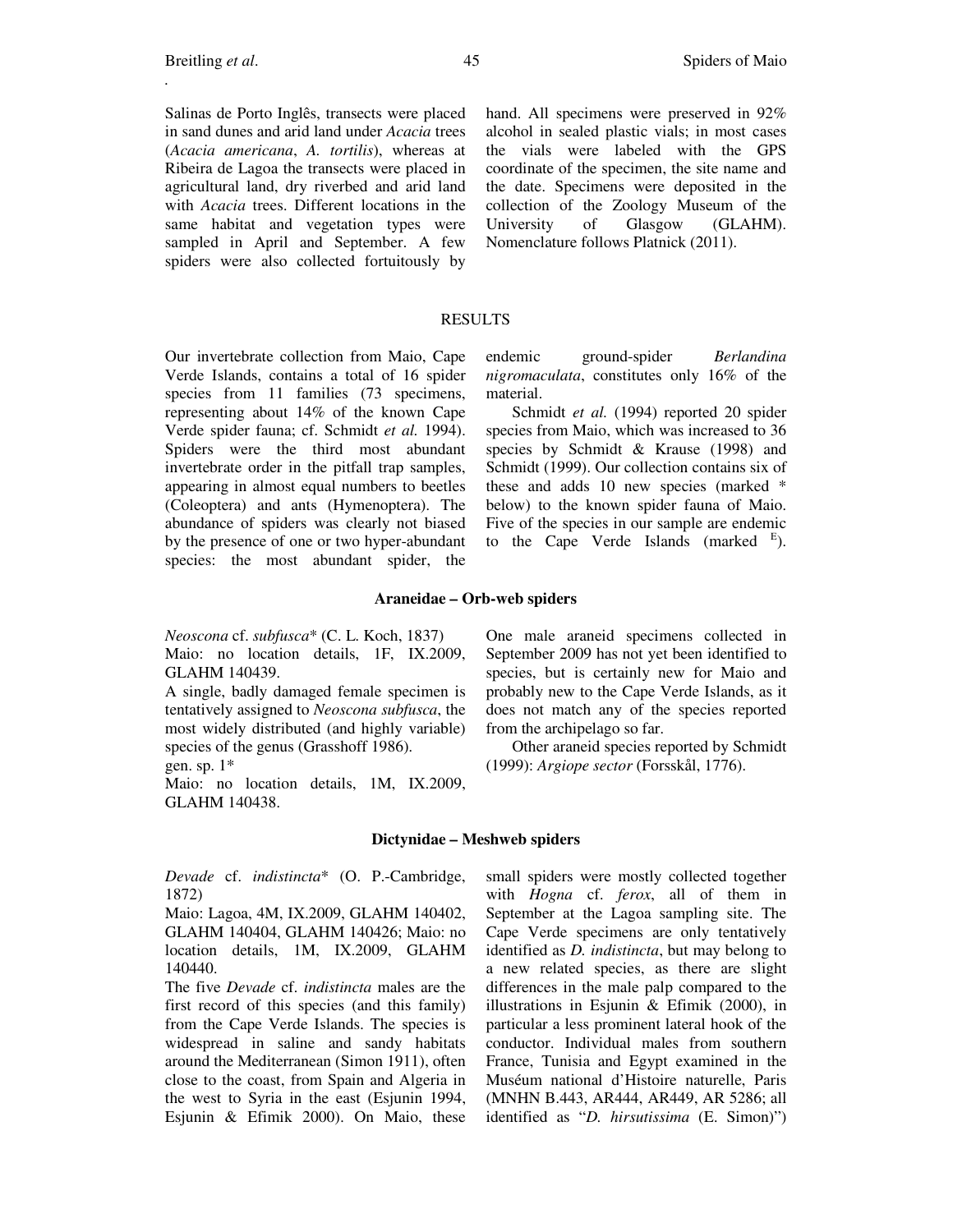showed considerable variation in pedipalpal morphology. A revision of a larger amount of material covering the wide range of the

species is desirable before a final decision on the taxonomic status of the Maio material is made.

# **Gnaphosidae – Ground spiders**

*Berlandina nigromaculata*<sup>E</sup> (Blackwall, 1865) Maio: Lagoa, 4M, 1F, 1 subadult M, IX.2009, GLAHM 140384, GLAHM 140386, GLAHM 140391; Maio: Salina, 1F, 19.IV.2009, GLAHM 140429; 1 juvenile, 25.IV.2009, GLAHM 140380; 1M, 22.V.2009, GLAHM 140382; 4M, 1F, 1 juvenile, IX.2009, GLAHM 140390, GLAHM 140394, GLAHM 140392.

This endemic species was collected as adults and juveniles in both April and September 2009, at all sampling sites. This relatively large, cream-colored spider is one of the most abundant species on the island of Maio.

# *Zelotes laetus* (O. P.-Cambridge, 1872)

Maio: Salina, 3M, 2F, IX.2009, GLAHM 140406, GLAHM 140407, GLAHM 140419, GLAHM 140423; Maio: no location details, 1F, IX.2009, GLAHM 140444.

*Z. laetus* was found only in September 2009 at Salinas de Porto Inglês. For a long time, this species was considered endemic to the Cape Verde Islands (under the name *Zelotes salensis* Berland, 1936, after the type locality on the island of Sal). It was only recently synonymized with the cosmopolitan species *Z. laetus* (FitzPatrick 2007). However, the wide and disjunct distribution of this species (which includes Africa north of the equator, France, Portugal, Israel, Saudi Arabia, the southwestern United States, Mexico, Peru, Hawaii and the Galapagos Islands) is quite atypical for a gnaphosid spider. Comparable patterns are only found in the originally Mediterranean species *Zelotes nilicola* (O. P.- Cambridge, 1874), *Trachyzelotes jaxartensis* (Kroneberg, 1875), *T. kulczynskii* (Bösenberg, 1902) and *T. lyonneti* (Audouin, 1826), and in the synanthropic species *Scotophaeus blackwalli* (Thorell, 1871) and *Urozelotes rusticus* (L. Koch, 1872). Therefore, the taxonomic status of the Cape Verde specimens (and especially the synonymy with the American populations) deserves additional study.

Other gnaphosid species reported by Schmidt (1999): *Australoechemus celer*<sup>E</sup> Schmidt & Piepho, 1994, *Drassodes assimilatus* (Blackwall, 1865), *Setaphis atlantica*<sup>E</sup> (Berland, 1936).

# **Linyphiidae – Dwarf spiders**

gen. sp. 2\*

# Maio: Salina, 1F, IX.2009, GLAHM 140408.

The single linyphiid female from Salinas Porto Inglês clearly does not belong to the only linyphiid species described before from Cape Verde (*Koinothrix pequenops* Jocqué, 1981). It is a tiny, large-eyed, pale spider, which because of the epigynal structure could belong to the species reported as "*Meioneta* spec." from São Vicente by Assmuth & Groh (1982). A definitive taxonomic assignment will require additional material, in particular male specimens.

# **Lycosidae – Wolf spiders**

*Arctosa variana\** C. L. Koch, 1847

Maio: Salina, 1M, 11.V.2009, GLAHM 140410; 1 subadult M, IX.2009, GLAHM 140393; Maio: Lagoa, 1 juvenile, 22.IV.2009, GLAHM 140411.

This species seems to be widespread on the island, but rather rare. Single juveniles were found at both sampling sites. The only adult specimen was collected in May 2009 at the Salina.

*Hogna* cf. *ferox* (Lucas, 1838)

Maio: Lagoa, 1F, 15.IV.2009, GLAHM 140428; 1M, 25.IV.2009, GLAHM 140395; 13M, 1F, IX.2009, GLAHM 140385, GLAHM 140387, GLAHM 140397, GLAHM 140399, GLAHM 140401, GLAHM 140403, GLAHM 140417; Maio: Salina, 1 subadult M, IX.2009, GLAHM 140405; Maio: no location details, 1M, IX.2009, GLAHM 140400.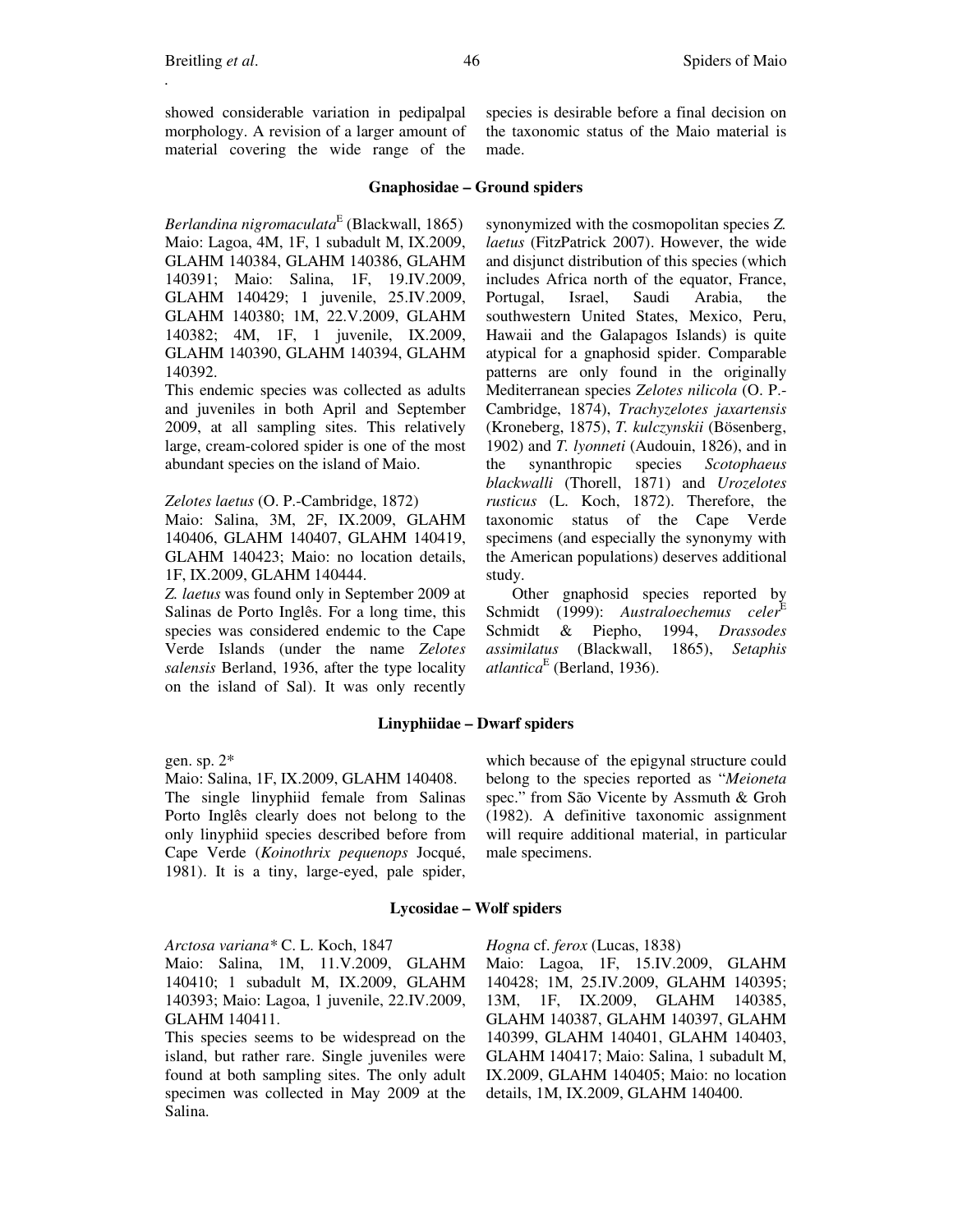**Nephilidae – Giant orb-web spiders** 

*Nephila senegalensis* (Walckenaer, 1841) Maio: Lagoa, 1F, 8.V.2009, GLAHM 140409. One female of this striking black-and-yellow spider was collected by hand from its web high in a tree at Ribeira de Lagoa.

be endemic to the Canary Islands, in which case the correct name for the Cape Verde species would probably be *H. helva* 

Other lycosid species reported by Schmidt (1999): *Allocosa caboverdensis*<sup>E</sup> Schmidt &

#### **Oxyopidae – Lynx spiders**

*Oxyopes* cf. *caboverdensis\**<sup>E</sup> Schmidt & Krause, 1994

Maio: Lagoa, 1M, IX.2009, GLAHM 140416. A single specimen was collected in September 2009 at Ribeira de Lagoa.

(Blackwall, 1865).

Krause, 1995.

Other oxyopid species reported by Schmidt (1999): *Peucetia viridis* (Blackwall, 1858)*.*

#### **Philodromidae – Running crab spiders**

# *Thanatus atlanticus*<sup>E</sup> Berland, 1936

Maio: Salina, 1M, IX.2009, GLAHM 140421. This is the only valid species that has Maio as its type locality, having been described by Berland based on a female specimen collected in July 1934 on Maio by Auguste Chevalier (MNHN B.1567). The male assigned here to *Thanatus atlanticus* was initially thought not to match the male tentatively identified as belonging to this species by Schmidt & Krause (1995). The tibial apophysis is long, thin and pointed, different from the figure in Schmidt & Krause (1995). Examination of Schmidt's specimen in the Senckenberg Museum in Frankfurt am Main (SMF38024128; "Kapverden: Boavista: Lavageröll bei Sal Rei: G. Schmidt leg. u. det. 16.4.1994") shows, however, that the figure is misleading: the Boavista specimen clearly possesses the same strongly sclerotized pointed tibial apophysis as the Maio specimen.

## *Thanatus vulgaris\** Simon, 1870

Maio: Salina, 1M, IX.2009, GLAHM 140422. Collected in September 2009 at Salinas de Porto Inglês. Several juvenile philodromid specimens collected at Riberia de Lagoa and Salinas de Porto Inglês in September 2009 may also belong to this widespread species.

# **Salticidae – Jumping spiders**

*Pellenes* cf. *vanharteni\**<sup>E</sup> Wesołowska, 1998 Maio: Lagoa, 1M, 2.V.2009, GLAHM 140412; Maio: Salina, 1M, 10.V.2009, GLAHM 140424; 1M, 22.V.2009, GLAHM 140383; 1M, 1F, IX.2009, GLAHM 140420, GLAHM 140427.

Adult specimens tentatively assigned to this species were mainly collected in May and September 2009 at Salinas de Porto Inglês.

*Wesolowskana lymphatica*<sup>E</sup> (Wesołowska, 1989)

Maio: Vila [do Maio], 1M, 15.IV.2009, GLAHM 140418; 1F(?), 19.IV.2009,

#### GLAHM 40414.

This species was collected in April 2009 at Vila do Maio. The female specimen is badly damaged and has not been identified with certainty. This species has probably had the most dynamic taxonomic history of all the endemic spiders of Cape Verde. Described only in 1989, as *Luxuria lymphatica*  (Wesołowska 1989), it has also been reported as *Baryphas dubius* (originally used for the male of *L. lymphatica*, described in the same paper), *Hyllus dubius*, and *Blaisea dubia*, illustrating the still fluid state of salticid taxonomy.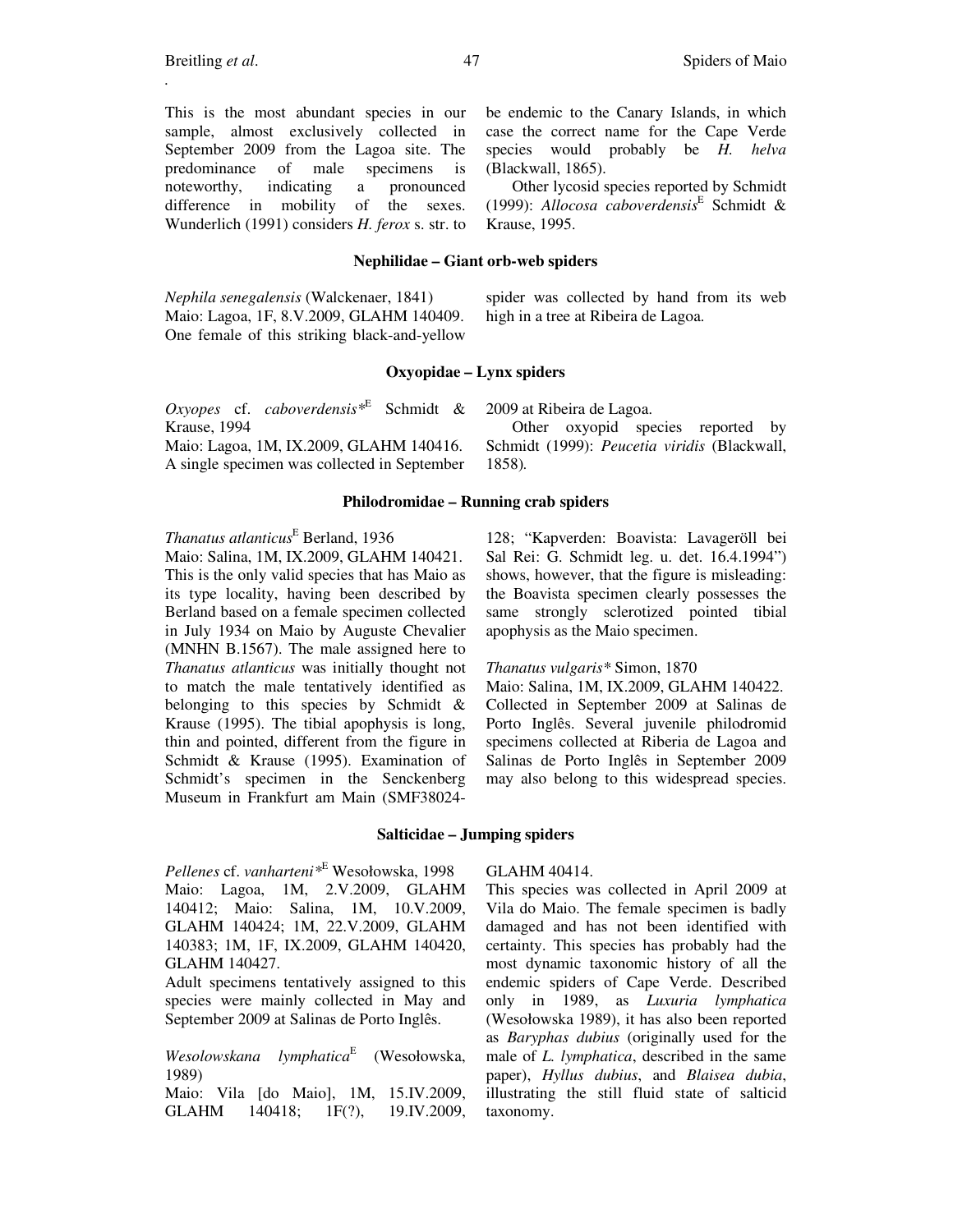*Wesolowskana marginella*<sup>E</sup> (Simon, 1883).

# **Sparassidae – Huntsman spiders**

*Heteropoda venatoria\** (Linnaeus, 1767) Maio: no location details, 1F, IX.2009, GLAHM 140415.

### **Thomisidae – Crab spiders**

*Xysticus* sp.*\**

Maio: no location details, 1 subadult F, IX.2009, GLAHM 140443.

The single *Xysticus* specimen in our sample is a subadult female collected in September 2009. Based on its coloration, the specimen is likely to belong to the only *Xysticus* species reported from the archipelago so far, the endemic *Xysticus pigrides* Mello-Leitão, 1929.

*Phlegra insulana*<sup>E</sup> Schmidt & Krause, 1998,

Other thomisid species reported by Schmidt (1999): *Misumenops spinulosissimus*<sup>E</sup> (Berland, 1936).

#### **Taxa not found in the present survey**

The following additional taxa reported from Maio by Schmidt (1999) were not found in our sample: **Filistatidae:** *Filistata canariensis* Schmidt, 1976*;* **Hersiliidae:** *Hersiliola simoni* (O. P.-Cambridge, 1872)*;* **Miturgidae:** *Cheiracanthium furculatum* Karsch, 1879*, Cheiracanthium halophilum*<sup>E</sup> Schmidt & Piepho, 1994*;* **Oecobiidae:** *Oecobius navus*  Blackwall, 1859 (as *O. annulipes*)*;*  **Pholcidae:** *Artema atlanta* Walckenaer, 1837*, Micropholcus fauroti* (Simon, 1887)*, Smeringopus pallidus* (Blackwall, 1858)*;*  **Selenopidae:** *Selenops radiatus* Latreille,

1819; **Theridiidae:** *Argyrodes argyrodes* (Walckenaer, 1841)*, Coleosoma africanum*<sup>E</sup> Schmidt & Krause, 1995*, Kochiura aulica* (C. L. Koch, 1838)*, Latrodectus cinctus* Blackwall, 1865*, Latrodectus geometricus* C. L. Koch, 1841*, Lactrodectus* nr. *geometricus*  "black" (unclear status)*, Latrodectus pallidus* O. P.-Cambridge, 1872*, Nesticodes rufipes*  $(Lucas, 1846)$ , Theridion cuspulatum<sup>E</sup> Schmidt & Krause, 1998*, Theridion musivivoides*<sup>E</sup> Schmidt & Krause, 1995*, Tidarren cuneolatum* (Tullgren, 1910) (as *T. chevalieri*).

#### DISCUSSION

In agreement with earlier studies of Cape Verde spiders, the most common species in our collection are *Berlandina nigromaculata*  (Gnaphosidae) and *Hogna* cf. *ferox*  (Lycosidae). Other relatively common species are *Pellenes* cf. *vanharteni* (Salticidae), *Zelotes laetus* (Gnaphosidae), and *Devade* cf. *indistincta* (Dictynidae). With the exception of *B. nigromaculata*, these species are all restricted to only one of the sampling sites, indicating rather strict habitat requirements. The remaining identified species are present mostly as singletons.

The discovery of many species that are new for Maio (10 species) or even for Cape Verde (*Devade* cf. *indistincta*), extending the number of known species from 36 to 46 (22% increase), is surprising in such a small collection. To some extent, this is probably due to the collection date. The most interesting species were found in September 2009, while previous visits by Schmidt and co-workers had been exclusively in spring. Also, the use of pitfall traps rather than hand collecting may have contributed to the different coverage. The latter factor is probably also responsible for the strong bias towards male specimens (42 vs. 15 specimens; 73%; the remaining 16 specimens are juveniles or subadult).

The total number of species present on Maio is probably larger. A conservative estimate (Chao1 =  $N_{\text{obs}}$  $(N_{\text{singletons}}^2/(2*N_{\text{doubletons}})) = 16+10^2/2$  predicts

A single specimen of this large pantropical synanthropic species was collected by hand.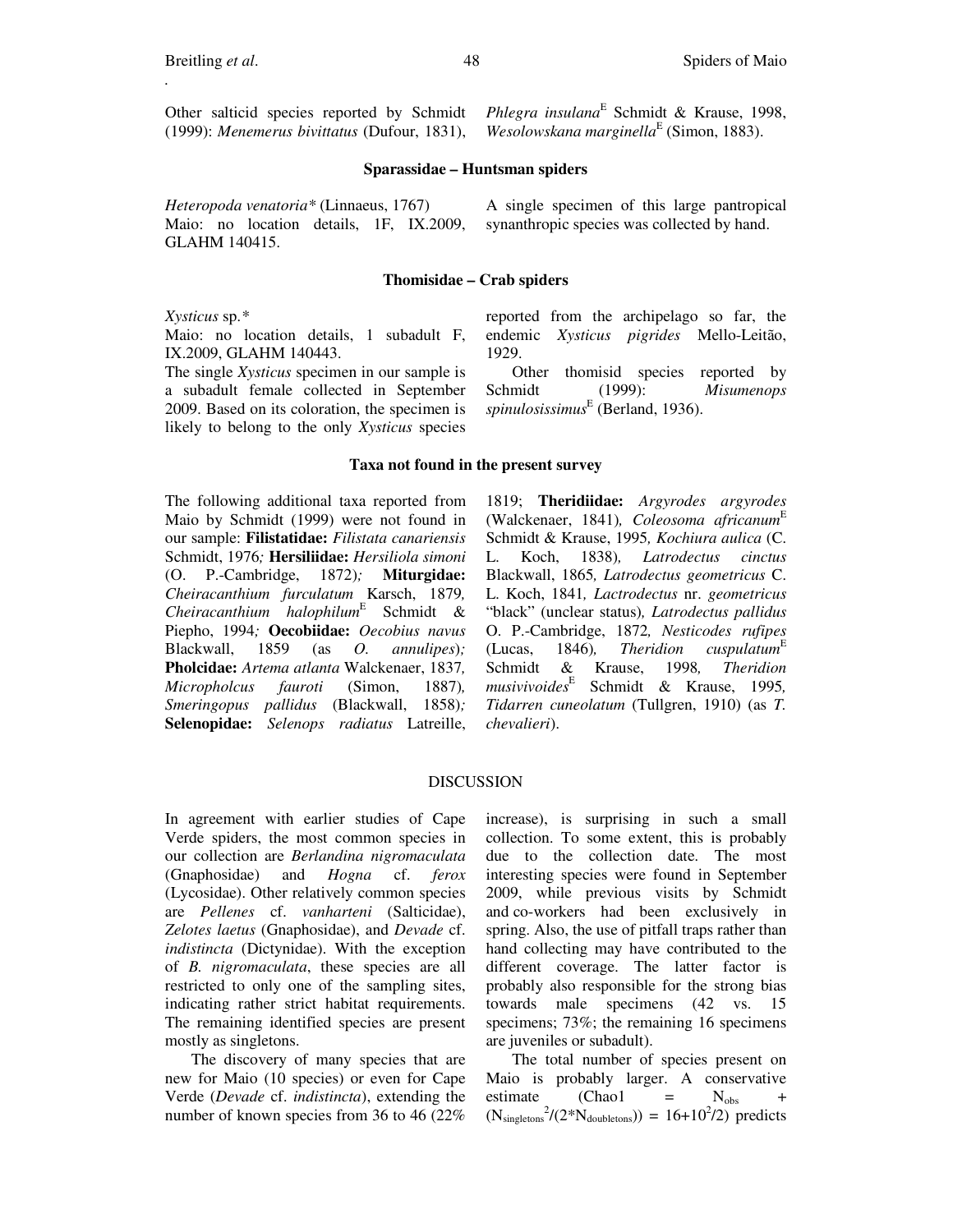66 species (Chao 1984, Colwell & Coddington 1994). Treating the checklist of Schmidt *et al.*(1994) and the present collection as replicates (a not quite legitimate procedure), one can calculate the analogous Chao2 estimate (Chao2 =  $N_{total}$  +  $(N_{\text{unique}}^2/(2*N_{\text{shared}})) = 31+(11+15)^2/(2*5)),$  i.e. 99 species. Although the uncertainty of these estimates is quite large, the numbers do not seem unreasonably high, even considering that Maio is one of the dry and ecologically less diverse islands within Cape Verde, given that the total known number of species in the Cape Verde Islands is at least 120 (Schmidt *et al.* 1994, Schmidt & Krause 1998, Schmidt 1999). Considering the severe undersampling in this study (singleton frequency =  $10/16$  = 63%; sampling intensity =  $(42+15)/16 = 3.6$ , these numbers are possibly still underestimates of the real diversity of spiders on Maio (Coddington *et al.* 2009).

These estimates of total expected spider diversity agree well with the numbers reported from islands of comparable size among the northern Macaronesian archipelagos (e.g., São Jorge, Azores, 246 km<sup>2</sup>, 54 species; El Hierro, Canary Islands, 278 km<sup>2</sup>, 99 species; Cardoso *et al.* 2010). Compared to these islands, perhaps the most surprising feature of the spider fauna of Cape Verde is the absence of any spectacular evolutionary radiation, which occurred in such striking forms on the more northerly Macaronesian islands of Madeira and the Canaries (Wunderlich 1991, Arnedo *et al.* 2001, Dimitrov *et al.* 2008). The genera that are forming the most species-rich endemic complexes on Madeira and the Canary Islands are either absent (*Pholcus, Spermophorides, Lepthyphantes*) or represented by individual cosmopolitan species (*Dysdera, Oecobius*) in Cape Verde. The reason for the lack of extensive radiation of spider genera is probably the comparative homogeneity of habitats on some of the islands (Maio, Boavista, Sal), which are almost uniformly arid (Wunderlich 1991).

The largest gap in our sample concerns the family Theridiidae (comb-footed spiders): not a single one of the 10 reported species was found in our pitfall traps. This family includes some of the most interesting Cape Verdean spiders, including the dangerously venomous black-widow spiders (*Latrodectus*) and the genus *Tidarren*, famous for the genital selfmutilation of the males (Knoflach & van Harten 2006). Similarly, Pholcidae (daddy long-leg spiders) were not recorded. The reason is probably the difference in sampling techniques, as all of Schmidt's work relied on hand collecting, while the majority of our specimens came from pitfall traps. This emphasizes the need for a diverse array of sampling methods (and times) for obtaining a comprehensive biodiversity profile of spiders (Green 1999, Sørensen *et al.* 2002, Borges & Brown 2003, Cardoso 2009).

With 57 adult specimens, our spider sample is small, but considering that it was obtained on a single island during a period of two months, it nonetheless compares well with the 280 specimens collected during three field seasons from eight islands by Assmuth & Groh (1982) and their co-workers. These numbers reflect the considerably lower spider densities on the arid Cape Verdean islands, compared to forest and grassland ecosystems that have previously been the focus of spider biodiversity studies (e.g. Coddington *et al.* 1996, Toti *et al.* 2000, Bell *et al.* 2001, Scharff *et al.* 2003, Cardoso *et al.* 2008). In a temperate European forest, the number of spider species on a single tree trunk can exceed that of many Cape Verdean islands (Blick 2011), and the number of specimens collected by an experienced collector in a single day is easily larger than our entire sample (e.g. Scharff *et al.* 2003). Any attempts to use spiders as indicator species for monitoring habitat quality and development in Cape Verde will need to take the much lower productivity of the semi-desert ecosystem into account. Sampling intensity has to be sufficiently low to be compatible with conservation concerns, while still being high enough to allow meaningful conclusions (Dobyns 1997).

#### ACKNOWLEDGEMENTS

We thank Theo Blick (Arachnologische Gesellschaft), Sergei L. Esjunin (Perm State University), Peter Jäger (Forschungsinstitut Senckenberg), John D. Stanney (British Arachnological Society) and Wanda Wesołowska (Wrocław University) for help in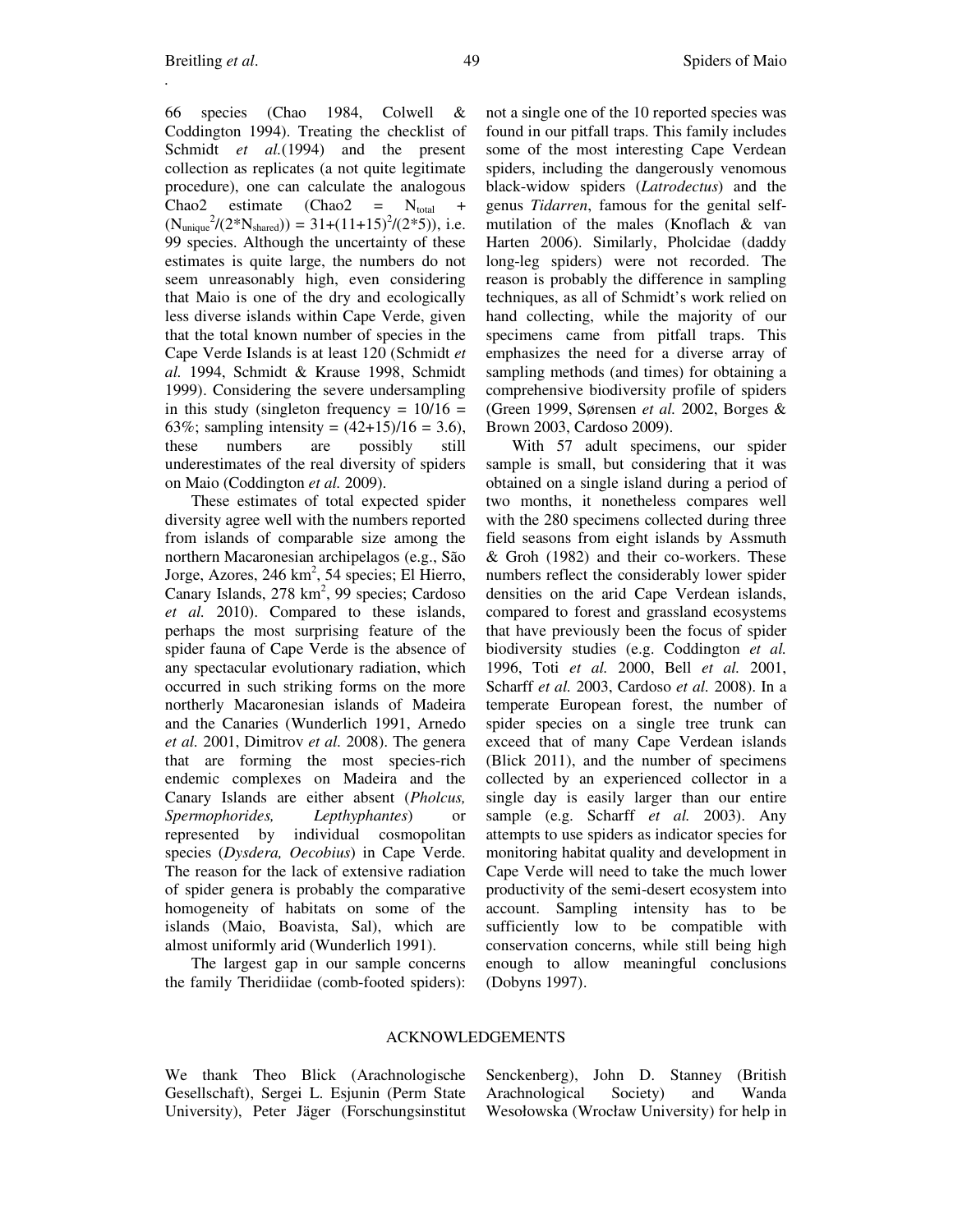locating literature and P. Jäger and Christine Rollard (Muséum national d'Histoire Naturelle) for access to the collections in their care. Constructive comments by Pedro Cardoso and an anonymous referee helped to improve the manuscript. The Portuguese translation of the abstract was kindly provided by Gisela Dionisio (University of the Algarve). Fieldwork was assisted by Alvio Rosa and Andy Hegedus and funded by a UNDP-ACCC project and a Ramsar Small Grant to WWF-Cape Verde.

## REFERENCES

- Arnedo, M.A., P. Oromí & C. Ribera, 2001. Radiation of the spider genus *Dysdera*  (Araneae, Dysderidae) in the Canary islands: cladistic assessment based on multiple data sets. Cladistics 17: 313–353.
- Assmuth, W. & K. Groh, 1982. Zur Kenntnis der Spinnen (Chelicerata, Aranaeida) der Kapverdischen Inseln. Courier Forschungs-Institut Senckenberg 52: 139– 143.
- Baessa-de-Aguiar, O., 1998. Contribuição para o estudo das aranhas (Arachnida: Araneae) de Cabo Verde. Garcia de Orta, Série de Zoologia 22: 55–58.
- Bell, J.R., Wheater, C.P. & Cullen, W.R. 2001. The implications of grassland and heathland management for the conservation of spider communities: a review. Journal of Zoology 255: 377–387.
- Berland, L., 1936. Mission de M. A. Chevalier aux îles du Cap Vert (1934). 1. Araignées. Revue française d'entomologie 3: 67–88.
- Berland, L. & J. Denis, 1946. Les araignées des îles de l'Atlantique. Mémoires de la Société de Biogéographie 8: 219–237.
- Blackwall, J., 1865. Descriptions of recently discovered spiders collected in the Cape de Verde Islands by John Gray, Esq. Annals and Magazine of Natural History, Series 3, 16: 80–101.
- Blick, T., 2011. Abundant and rare spiders on tree trunks in German forests (Arachnida, Araneae). Arachnologische Mitteilungen 40: 5–14.
- Borges, P.A.V. & V.K. Brown, 2003. Estimating species richness of arthropods in Azorean pastures: the adequacy of suction sampling and pitfall trapping. Graellsia 59 (2–3): 7–24.
- Cardoso, P., 2009. Standardization and optimization of arthropod inventories – the case of Iberian spiders. Biodiversity and Conservation 18: 3949–3962.
- Cardoso, P., C. Gaspar, L.C. Pereira, I. Silva, S.S. Henriques, R.R. da Silva & P. Sousa, 2008. Assessing spider species richness and composition in Mediterranean cork oak forests. Acta Oecologica 33: 114– 127
- Cardoso, P., M.A. Arnedo, K.A. Triantis & P.A.V. Borges, 2010. Drivers of diversity in Macaronesian spiders and the role of species extinctions. Journal of Biogeography 37: 1034–1046.
- Chao, A., 1984. Non-parametric estimation of the number of classes in a population. Scandinavian Journal of Statistics 11: 265–270.
- Clausen, I.H.S., 1986. The use of spiders as ecological indicators. Bulletin of the British Arachnological Society 7: 83–86.
- Coddington, J.A., L.H. Young & F.A. Coyle, F.A., 1996. Estimating spider species richness in a Southern Appalachian cove hardwood forest. Journal of Arachnology 24: 111–128.
- Coddington, J.A., I. Agnarsson, J.A. Miller, M. Kuntner & G. Hormiga, 2009. Undersampling bias: the null hypothesis for singleton species in tropical arthropod surveys. Journal of Animal Ecology 78: 573–784.
- Colwell, R.K. & J.A. Coddington, 1994. Estimating terrestrial biodiversity through extrapolation. Philosophical Transactions of the Royal Society, Series B, 345: 101– 118.
- Denis, J., 1941. Sur quelques araignées des îles du Cap Vert. Annales de la Société entomologique de France 110: 126–130.
- Denis, J., 1944. Descriptions d'araignées Nord-africaines. Bulletin de la Société d'Histoire naturelle de Toulouse 79: 41– 57.
- Dimitrov, D., M.A. Arnedo & C. Ribera, 2008. Colonization and diversification of the spider genus *Pholcus* Walckenaer, 1805 (Araneae, Pholcidae) in the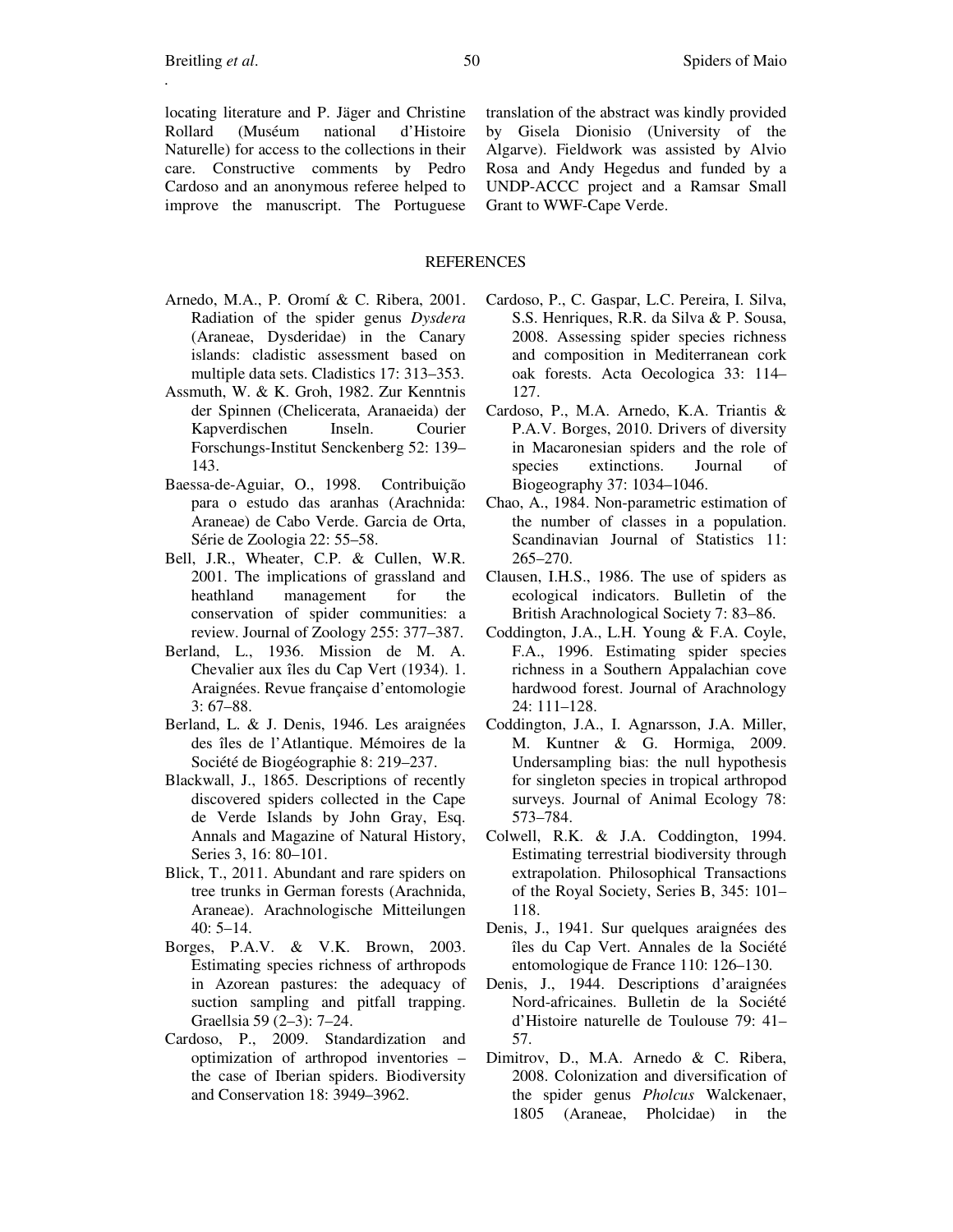Macaronesian archipelagos: Evidence for long-term occupancy yet rapid recent speciation. Molecular Phylogenetics and Evolution 48: 596–614.

- Dobyns, J.R., 1997. Effects of sampling intensity on the collection of spider (Araneae) species and the estimation of species richness. Environmental Entomology 26: 150–162.
- Duffey, E. & A. Feest, 2009. A comparative ecological study of the spider (Araneae) faunas of East Anglian fens, England: regional differences and conservation. Bulletin of the British Arachnological Society 14: 317–333.
- Esjunin, S.L., 1994. Remarks on the spider fauna of the Urals, 3. *Devade* Simon, 1884, a genus new to the Urals, with notes on *Devade indistincta* (O. P.-Cambridge, 1872) (Arachnida Aranei Dictynidae). Arthropoda Selecta 3: 39–47.
- Esjunin, S.L. & V.E. Efimik, 2000. Review of the genus *Devade* (Aranei, Dictynidae) from fauna of Central Asia and southern Russia. Zoologicheskiy Zhurnal 79: 679– 685. [in Russian]
- FitzPatrick, M.J., 2007. A taxonomic revision of the Afrotropical species of *Zelotes* (Arachnida: Araneae: Gnaphosidae). Bulletin of the British Arachnological Society 14: 97–172.
- Gibson, C.W.D., C. Hambler & V.K. Brown, 1992. Changes in spider (Araneae) assemblages in relation to succession and grazing management. Journal of Applied Ecology 29: 132–142.
- Grasshoff, M., 1986. Die Radnetzspinnengattung *Neoscona* in Afrika (Arachnida:Araneidae). Annales du Musée royal de l'Afrique centrale, Sciences zoologiques, 250: 1–123.
- Green, J., 1999. Sampling method and time determines composition of spider collections. Journal of Arachnology 27: 176–182.
- Jocqué, R., 1981. Notes on african *Linyphiidae* (*Araneida*) I. A new genus from the Cape Verde Islands. Revue de Zoologie africaine 95: 829–832.
- Knoflach, B. & A. van Harten, 2006. The onepalped spider genera *Tidarren* and *Echinotheridion* in the Old World (Araneae, Theridiidae), with comparative remarks on *Tidarren* from America. Journal of Natural History 40: 1483–1616.
- Platnick, N.I., 2011. The World Spider Catalog, Version 11.5. American Museum of Natural History, online at http://research.amnh.org/iz/spiders/catalog
- Scharff, N., J.A. Coddington, C.E. Griswold, G. Hormiga & P. de Place Bjørn, 2003. When to quit? Estimating spider species richness in a northern European deciduous forest. Journal of Arachnology 31: 246– 273.
- Schmidt, G., 1996. Composition of the araneofauna of the Cape Verde Islands. Revue Suisse de Zoologie, vol. hors série: 571–576.
- Schmidt, G., 1997a. Families and genera of Cape Verdean spiders in comparison to those of the Canary Islands. Proceedings of the 16th European Colloquium of Arachnology: 289–293.
- Schmidt, G., 1997b. Kapverdische Impressionen (I). Deutsche Arachnologische Gesellschaft, Mitteilungen 2 (8): 3–8.
- Schmidt, G., 1997c. Kapverdische Impressionen (II). Deutsche Arachnologische Gesellschaft, Mitteilungen 2 (9): 3–5.
- Schmidt, G., 1997. Bestimmungstabelle für die kapverdischen Spinnenfamilien. Arachnologisches Magazin 5 (1): 1–5.
- Schmidt, G., 1999. Spinnen von den kapverdischen Inseln Boavista, Ilheu do Sal Rei und Maio (Araneae). Arachnologisches Magazin 7 (9/10): 1– 15.
- Schmidt, G., 2001. *Argyrodes insectus* sp. n. (Araneae: Theridiidae), eine Spezies von Cabo Verde. Arachnologisches Magazin,  $9(5): 1-3.$
- Schmidt, G. & S. Bauer, 1997. Skorpione und Spinnen von der kapverdischen Insel Santiago (Scorpiones, Araneae). Arachnologisches Magazin 5 (9): 1–5.
- Schmidt, G., M. Geisthardt & F. Piepho, 1994. Zur Kenntnis der Spinnenfauna der Kapverdischen Inseln (Arachnida: Araneida). Mitteilungen des Internationalen Entomologischen Vereins 19: 81–126.
- Schmidt, G. & R.H. Krause, 1994. Zur Spinnenfauna der Insel Sal (Kapverdische Inseln). Arachnologisches Magazin 2 (4): 1-16.